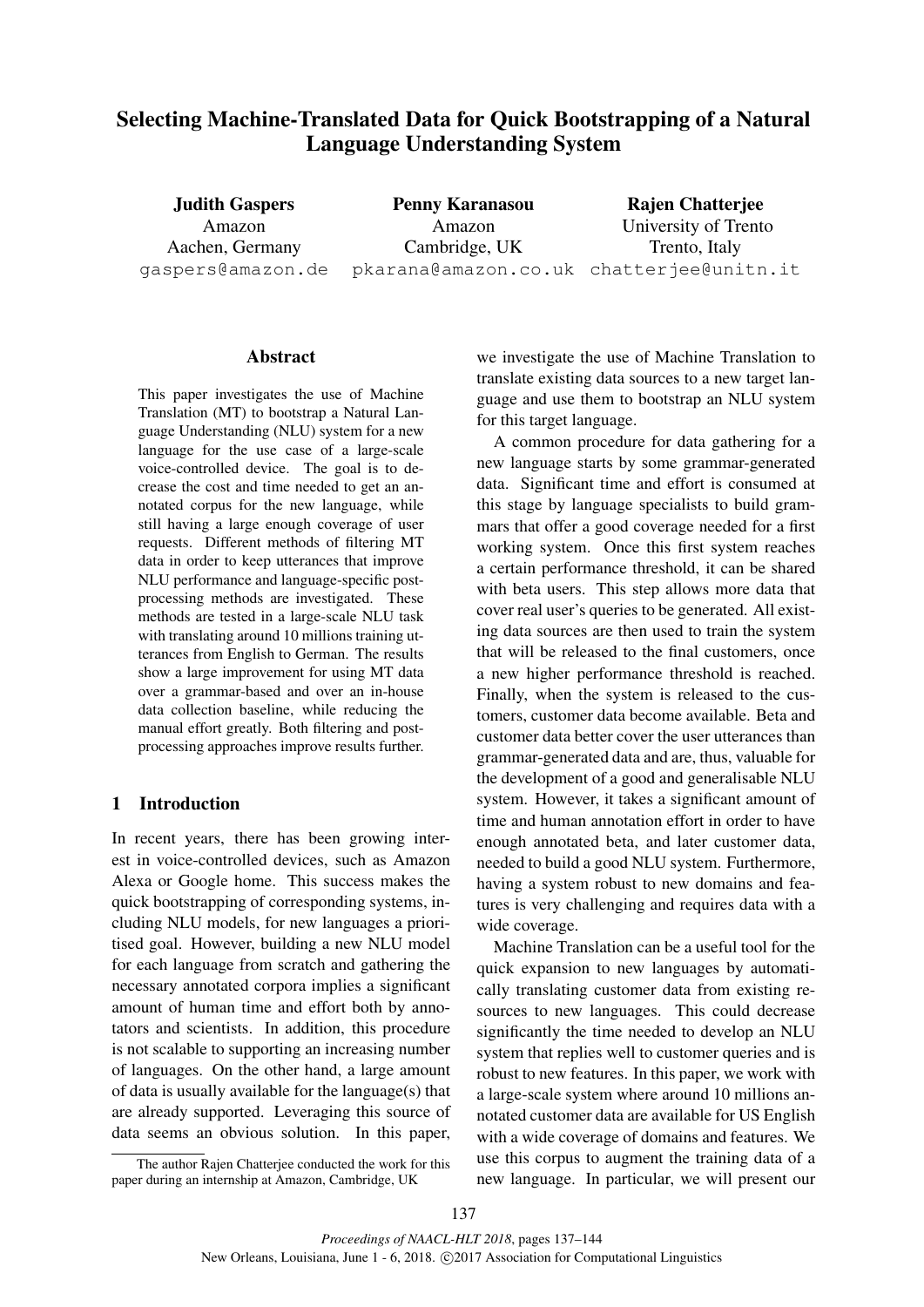experiments on applying our technique to bootstrap a German NLU system based on existing US English training data.

In addition, we explore ways to choose the "good" translations from the translated ones, i.e. the ones that improve the NLU performance. The investigated methods fall in the following categories. First, we investigate filtering based on MT quality. This method makes use of scores generated by the MT model to assign the quality of translations. The second method explores improving the NLU performance by making sure the filtered translations keep the semantic information required by the NLU system. In this case, the matching of the NLU labels after a backward translation task is used as the filtering criterion. Lastly, some language-specific post-processing is applied on the translation output. This includes resampling data with catalogues of the new language. Another post-processing step applied is to keep the original (EN) version of certain slots that the users tend to leave untranslated.

This paper is organised as follows. In Section 2, we give an overview of related literature. In Section 3, we present the methods for MT filtering for bootstrapping a new language while improving NLU performance. Next, we detail the experimental setup in section 4, including details on the used NLU and MT systems as well as the monolingual and bilingual corpora used. Afterwards, we present results in Section 5 before concluding the paper in Section 6 .

#### 2 Background work

Many efforts to avoid or minimize this manual work have been made in the last few years using transfer learning, active learning and semisupervised training. One of the successful approaches has been making use of an MT system to obtain annotated corpora. The results of such works depend on the availability of an MT system (general-purpose or in-domain), on the quality of the acquired translations and on the precision of NLU label-word alignment when passing from one language to another. García et al. (2012) combine multiple online general-purpose translation systems to achieve transferability between French and Spanish for a dialog system. Jabaian et al. (2011) study phrase-based translation as an alternative to Conditional Random Fields (CRF) to keep NLU label-word alignment info in the

decoding process. Lefèvre et al.  $(2010)$  propose the Semantic Tuple Classifiers (STC) model without any need for alignment information. Servan et al. (2010) translate the conceptual segments (i.e. NLU labeled) separately to maintain the chunking between source and target language but at the cost of degrading the translation quality.

There is a wide literature on assessing the MT quality. Evaluating the quality of MT output has been a topic in the Workshop of Machine Translation (WMT) since its beginnings (WMT06) and a separate task since 2008 ("Shared Evaluation Task" (WMT08)). Since 2012 a more specific "Quality Estimation Task" (WMT12) appears with a focus on deciding whether a translation is good and how to filter out translations that are not good enough. In addition, in 2017 (WMT17) other related topics appear including post-editing and bandit learning as specific tasks of correcting errors and improving MT quality by learning from feedback. A straight-forward method is using human translated data as the true reference and correct MT errors using this ground truth. Automatic Post-Editing (APE) can also improve MT quality by modifying MT output to the correct version (Chatterjee et al., 2017). Bandit learning (Sokolov et al., 2017) replaces human reference and postedits by a weak user's feedback. This feedback is introduced in the training process in a reinforcement learning framework updating the gradient to maximize the rewards corresponding to user's feedback.

However, all previous method focus on improving MT quality (i.e. BLEU score) and not the NLU task of interest. Jabaian et al. (2011) add noise to translation data and use translation post-editing to increase the robustness of NLU to translation errors. Other methods include measuring the probability of a translated utterance by applying a target language LM, i.e. measuring if a translated utterance is typical, or computing the likelihood that an alignment between the source and the translated utterance is correct, as Klinger and Cimiano (2015) explore for the sentiment analysis task. We will do something similar in this paper by using directly the MT scores (alignment, translation and language model scores) as a measure of MT quality independent of the NLU tasks. In addition, we explore and extend a different approach for filtering which was presented by Misu et al. (2012). In order to select utterances among possibly er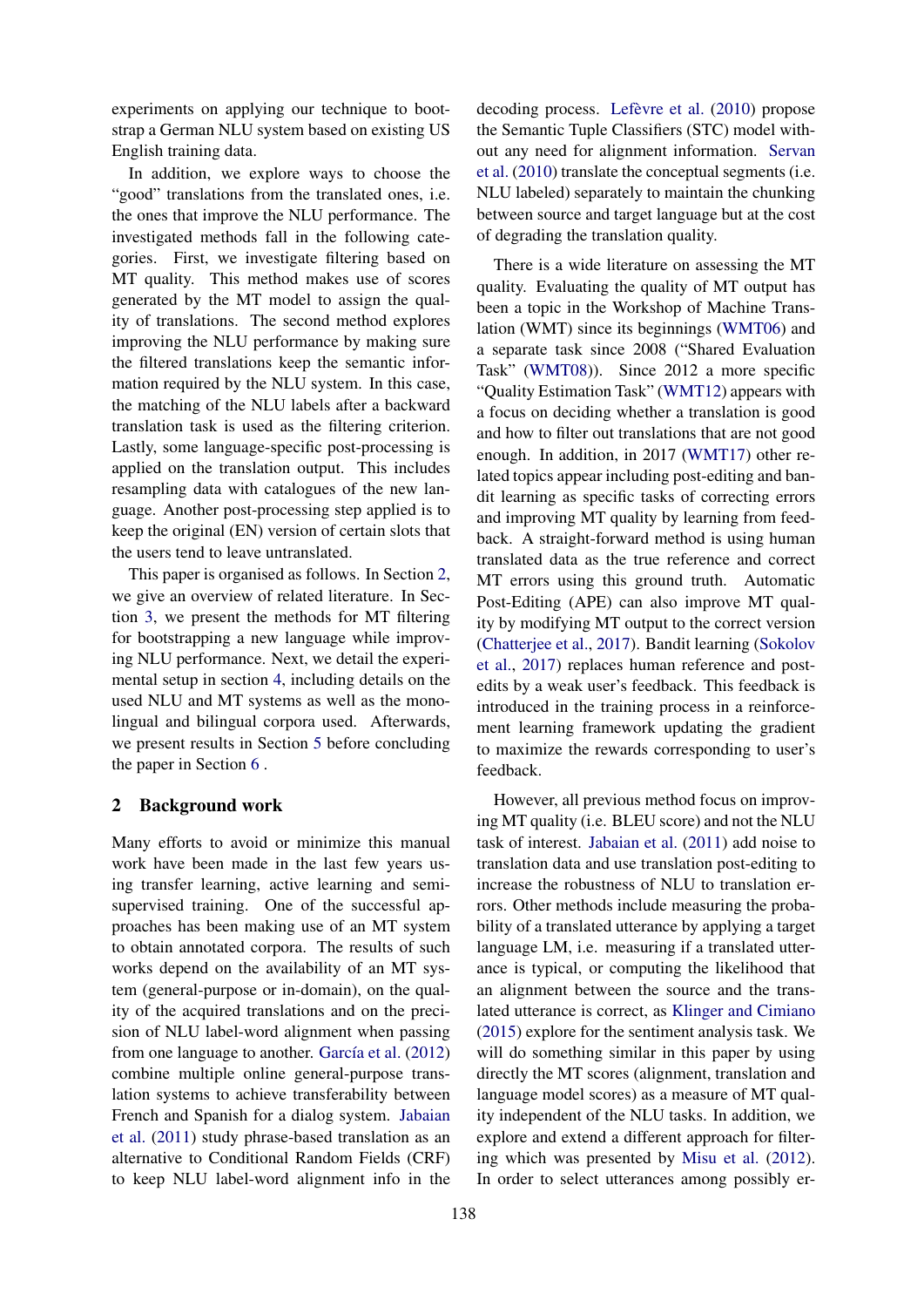roneous translation results, the authors use backtranslation results to check whether the translation result maintains the semantic meaning of the original sentence. The main difference though is that in the latter paper the method is applied using a very small dataset (less than 3k translated utterances) while we work with around 10 millions.

## 3 Method

In this paper, we explore bootstrapping of NLU models for a new language by translating training data from an NLU system for a different language. The training data is representative of user requests to voice-controlled assistants; annotations are projected from source to target utterances during MT decoding. Since the quality of NLU models trained on MT data depends heavily on the quality of the MT data, we explore different methods for filtering and post-processing. In the following, we describe all approaches in more detail.

## 3.1 Filtering

The goal of the filtering approaches is to choose "good" translations, i.e. we aim to keep primary translations in the training data which are likely to be useful for building NLU models. We explore two approaches for filtering, one based on MT system scores and one based on semantic information.

#### 3.1.1 Filtering based on semantic information

Misu et al. (2012) remove erroneous machine translations in the NLU training data by using back-translations to measure whether the semantic information of a source utterance is retained in the translated utterance. In particular, they apply the following steps:

- 1. Label the source utterance with an NLU model
- 2. Translate the source utterance
- 3. Label the translated utterance by aligning with the result of step 1
- 4. Translate the translated utterance back into the source language
- 5. Label the back-translated utterance with an NLLI model
- 6. Keep the target utterance, if the the recognised intents of steps 1 and 5 are the same

The authors present results with Japanese as the source and English as the target language, suggesting improved spoken language understanding results by filtering translations for the training data with their approach. Thus, this approach aims to keep translations for which some semantic information of utterances is retained, potentially avoiding errors in the NLU models trained on these data. We apply this approach in an adapted form, i.e. instead of the additional alignment step (3), we project labels using the MT system, i.e. we make use of the alignment model trained for the MT system. In addition, we extend the approach by 1) determining if the recognised slots are retained in addition to the intent, and 2) making use of the NLU model's confidence, i.e. we remove utterances retaining the intent, if the confidence of the NLU model is very low  $( $0.1$  on a scale from$  $0 - 1$ ).

#### 3.1.2 Filtering based on MT scores

This approach explores the scores returned by the MT system for choosing translations from a training dataset. Since annotating the translations for quality judgement by humans is expensive, we considered to use the translation score as a quality metric that can give us relative quality judgement among a list of translations. In particular, we computed a threshold for each domain based on translation scores. The score we used is the weighted overall translation score as given by Moses MT toolkit and combining the scores of the translation model, the language model, the reordering score and some word penalty. To create a domain-wise threshold, given a translated utterance and its score, we first normalised the score by utterance length. Afterwards, we computed mean and standard deviation per domain. We then selected translations that have a score greater than or equal to the threshold. In this work, we evaluated different thresholds like mean of the translation scores, mean+stdev (standard deviation), mean+(0.5\*stdev), and mean+(0.25\*stdev).

#### 3.2 Language-specific post-processing

Aiming to improve the quality of slot values in the translated data, we explore two strategies for language-specific post-processing.

#### 3.2.1 Slot resampling

If data are translated from another language, slot values related to the countries in the source lan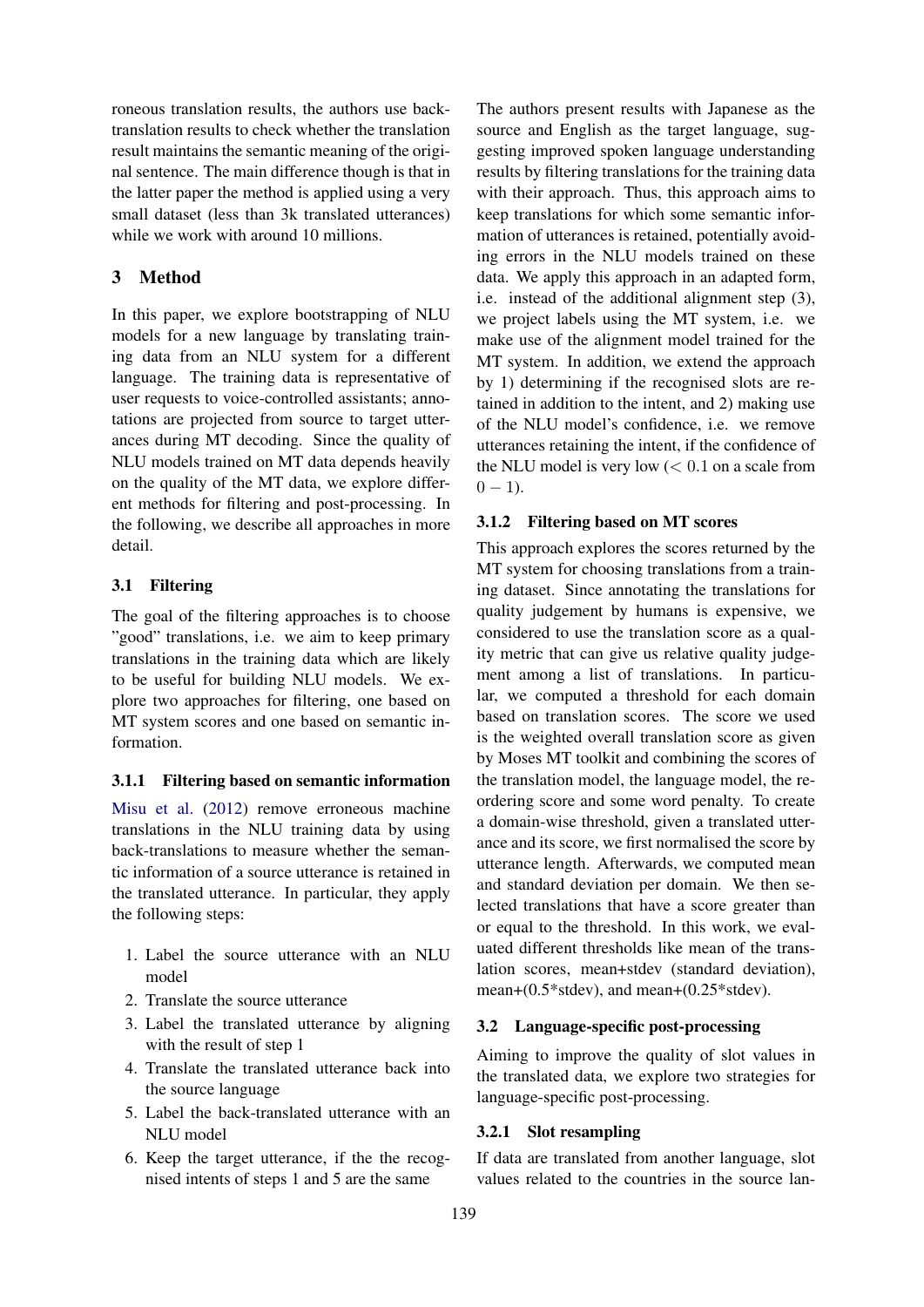guage might not model those of user requests in the target language. For example, when requesting a weather forecast, American customers would much more frequently ask for an American city than a German one. Thus, an utterance "how is the weather in New York" is likely to be much more frequent in the resulting training data than an utterance "how is the weather in Berlin", and consequently it would appear more frequently in the data after translation to German. This, however, doesn't seem to model language use by German customers well and can hence potentially degrade performance of statistical models trained on these data. Aiming to decrease the mismatch in slots values between source language and target language use, we used catalogs to resample slot values for slots where this seemed to be appropriate. In particular, we replaced slot values in the translated data using target language catalog entries corresponding to the slot. For instance, a catalog with German cities can be used to replace "New York" by "Berlin" in the previously mentioned example. For catalogs comprising information, which can be used for weighting catalog entities, we made use of it in that we sample entities according to weights, i.e. the higher the weight, the more often the corresponding entity is sampled. For example, the number of orders can be used to weight albums and population size can be used to weight cities.

## 3.2.2 Keeping some original slot values

Machine translation systems might incorrectly translate slot values which should not be translated. For example, in an utterance "play we are the champions by queen", the song title "we are the champions" and the band name "queen" should not be translated. While we can apply slot resampling to ingest existing slot values into such utterances, we also explore a different approach. In particular, in this approach we post-process the translated utterances to retain the slot values from the source language utterances for certain slots, such as artists or song titles.

## 4 Experimental setup

We ran experiments using US English as the source and German as the target language. Since we are interested in bootstrapping an NLU model for a new language which would first be deployed to beta customers, we evaluate our approach on German beta data. In the following, we first briefly

describe the MT and NLU systems and subsequently the datasets.

## 4.1 MT and NLU systems

We used a phrase-based MT system which was built using Moses (Koehn et al., 2007) for a similar task, i.e. Question Answering (QA). The MT system is a multi-domain model trained on a mixture of internal and external parallel data sources, which are not from the QA domain; overall the out-of-domain data sources comprised 28,733,606 segments. The system was fine-tuned using a small manually created parallel corpus for QA, comprising 4,000 segments, and 424,921 indomain target language segments were used for the target language model. Training data were preprocessed, in particular they were converted into spoken form before building the MT system to better match spoken user utterances of an NLU system. We used an MT system for a similar task rather than an MT system adapted for our data, because we would expect that suitable in-domain data for adaptation might not yet be available for early bootstrapping, i.e. when target language data have not yet been collected.

For building NLU models, we use Conditional Random Fields (Lafferty et al., 2001; Okazaki, 2007) for Named Entity Recognition and a Maximum Entropy classifier (Berger et al., 1996) for Intent Classification; we keep the sets of features, hyper-parameters and configuration constant for our experiments.

## 4.2 Datasets

We translated 10M of training data utterances from a US English NLU system. Overall, the data cover several domains with a large number of different intents and slots/named entities. We translated the data using the previously described MT system. NLU labels were kept and aligned during the MT decoding to project them from the English source utterances to the corresponding German translations. The final training dataset comprised 9,963,624 utterances.

For testing, we created a dataset collected from German Beta users; German test data were manually transcribed and annotated with intents and slots/named entities. The resulting test dataset comprised 119,772 utterances.

To create a baseline, we used an in-house data collection of 10k utterances, which were manually transcribed and annotated with intents and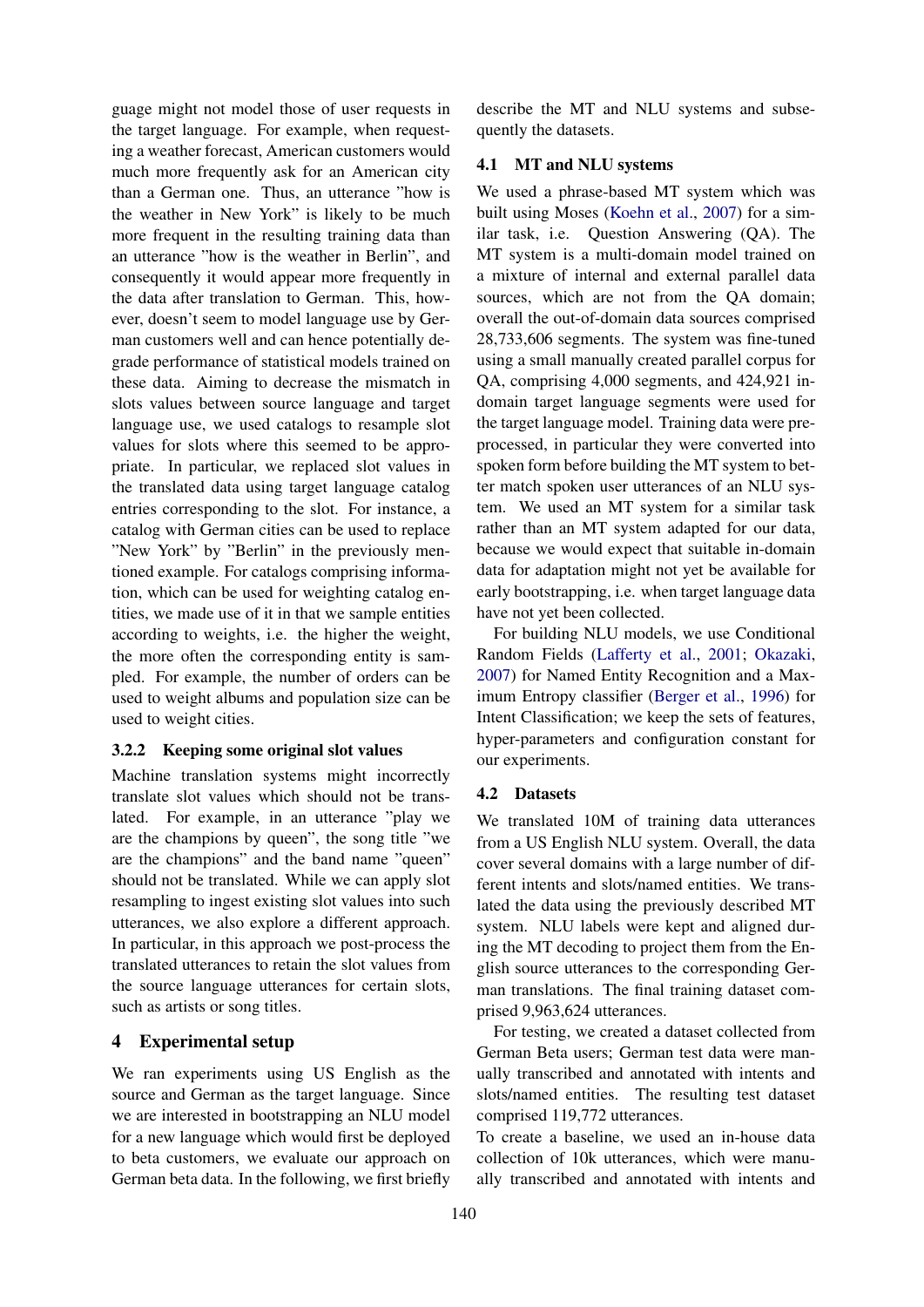slots. While in-house data collections are costly and time-consuming, they constitute a reasonable approach for bootstrapping a model from scratch when customer data are not yet available.

The data amounts are summarised in Table 1.

| <b>Dataset</b>                                | No. utt.  |
|-----------------------------------------------|-----------|
| US $EN\rightarrow DE$ translated data (train) | 9,963,624 |
| DE Beta data (test)                           | 119.772   |
| In-house data collection (train)              | 10.000    |

Table 1: Number of utterances per dataset.

In addition, we created a grammar-based baseline. In particular, we randomly sampled utterances from grammars and created a training dataset from them. For this, we used around 200 grammars written by language experts covering (most) intents and slots supported by the NLU system. However, one of the domains was not covered by grammars, because it supports very diverse features and requests, which are difficult to capture by a grammar.

We report results by means of a semantic error rate (SemER) which is computed based on the number of insertions, deletions and substitutions for slots and the intent in a recognised utterance compared to a reference utterance, i.e.

 $\text{SemER} = \frac{\#(\text{slot} + \text{intent errors})}{\#(\text{slot} + \text{intents in reference})}$ # (slots + intents in reference)

#### 5 Results

First, we compare our approach to the baseline approaches based on grammars and an in-house data collection. For this, we trained NLU models on MT data, on the in-house data collection, on grammar-generated data as well as on MT data together with each baseline dataset. Subsequently, we evaluated the models on the German beta data test set. Results for model trained on the MT dataset and on the baseline datasets are presented in Table 2.

| <b>Training data</b>               | SemER $(\% )$ |
|------------------------------------|---------------|
| Grammar-generated data (baseline)  | 55.44         |
| In-house collection (baseline)     | 23.30         |
| MT data                            | 21.38         |
| $MT data + grammar-generated data$ | 20.00         |
| $MT data + in$ -house collection   | 17.20         |

Table 2: Comparison for NLU models trained on MT data to our baseline models, i.e. models trained on grammar-generated data and models trained on an inhouse data collection of 10k utterances.

As can be seen, the MT approach outperforms the grammar-based one by a large percentage (i.e. around 33% absolute in SemER), while requiring much less manual effort. In addition, training on both MT and grammar-generated data improves performance over training solely on either one of the datasets; the improvement of the joined approach is particularly large over training solely on grammar-generated data (i.e. around 35 % absolute in SemER). As noted before, the grammars did not cover one of the domains, yielding errors for its test utterances. To get an estimate of this impact, we removed all utterances from this domain from the test set and recomputed SemER for the grammar-based baseline. While SemER dropped to 34.23, there is still a large difference in performance compared to training on MT data and one domain is not supported at all, even though it is needed by the system. Compared to the grammarbased baseline, training on the in-house data collection yields a lower SemER of 23.3. Still, training on MT data outperforms this baseline as well, and combining MT data with the in-house data collection improves further over training solely on either one of the datasets (i.e. 17.2 for both vs 21.38 for MT and 23.3 for the in-house collection). Thus, MT data appear to be useful for both bootstrapping an NLU model from scratch and enhancing models trained on grammar-generated data or on an in-house data collection of 10k.

In the following, we evaluate whether our filtering and post-processing approaches can improve the quality of the MT training data further. Table 3 presents the results for our filtering approaches. While filtering based on semantic information yields an improvement in SemER over using MT data as they are, filtering based on MT scores only yields a slight improvement in one of the conditions. For filtering based on semantic information, our results confirm in a large-scale industry setting that training on utterances for which ) the intent is retained after back-translation is useful. In addition, our results show that performance can be improved further by either additionally removing utterances for which the slots are not retained or by removing utterances for which the confidence is very low. Here, removing low confidence utterances yields slightly better results. While we tested with 0.1 as a threshold, results might be improved further by optimising this threshold, potentially even per domain.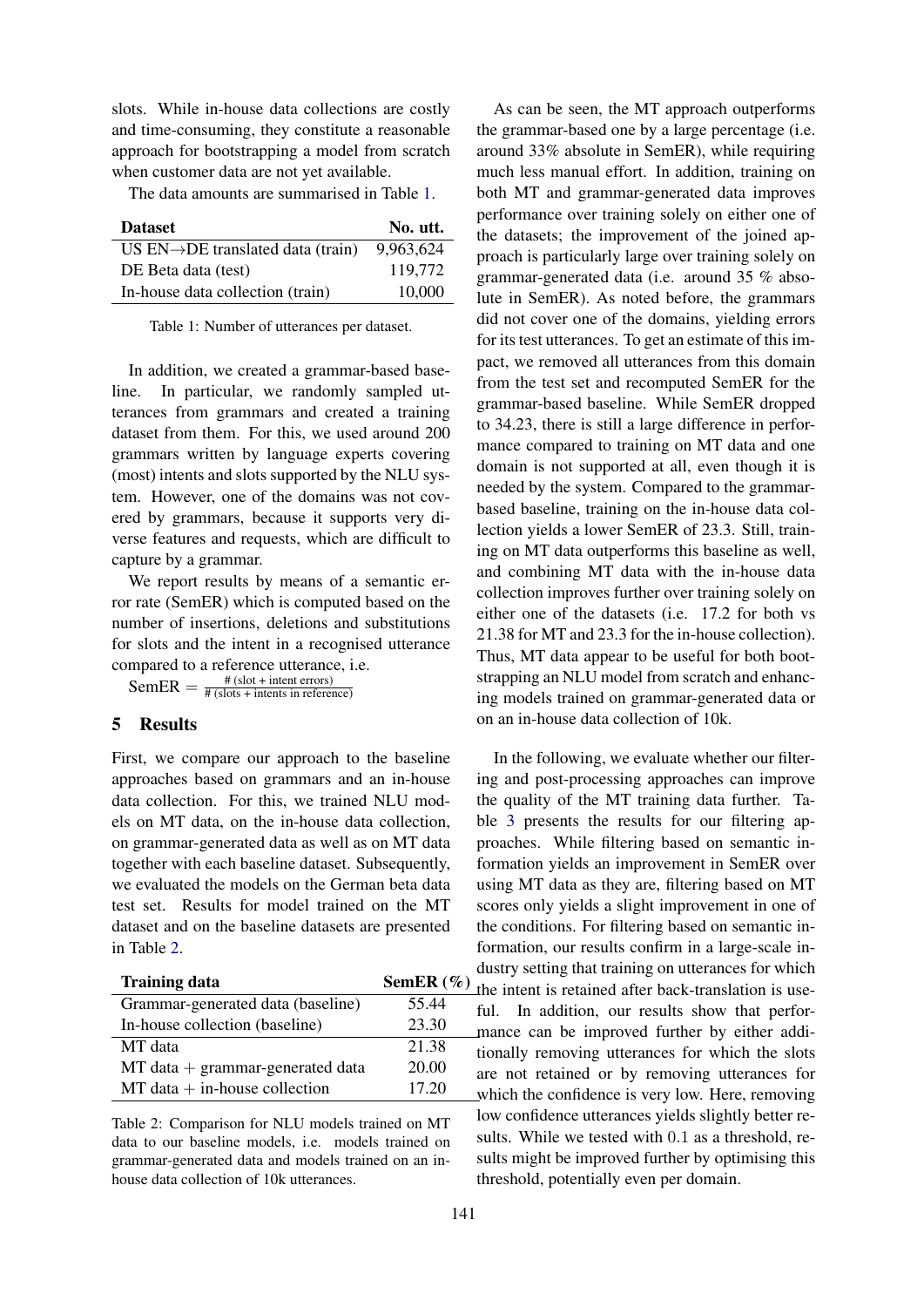| Approach(es)                                           | Dataset size | SemER $(\% )$    |
|--------------------------------------------------------|--------------|------------------|
| Translated data (baseline)                             | 9,963,624    | 21.38            |
| Sem. filtering, intents only                           | 6,694,739    | $20.72(-3.10)$   |
| Sem. filtering, intents $+$ slots                      | 6,194,498    | $20.60(-3.64)$   |
| Sem. filtering, intents, exclude low confidence        | 6,500,127    | $20.32(-4.97)$   |
| Filtering based on MT scores, mean                     | 5,281,331    | $23.62 (+10.48)$ |
| Filtering based on MT scores, standard deviation       | 8,798,330    | $21.92 (+2.50)$  |
| Filtering based on MT scores, standard deviation, 0.25 | 6,286,603    | $21.05(-1.54)$   |
| Filtering based on MT scores, standard deviation, 0.5  | 7,547,861    | $23.24 (+8.68)$  |

Table 3: Results of the filtering approaches. Relative changes with respect to the baseline are given in parentheses.

Filtering based on MT scores decreases performance in all considered conditions, except mean+(0.25\*stdev), which yields a very slight improvement. However, results were not consistent across domains, i.e., while overall SemER as well as SemER for several domains increased in most cases, it decreased for several domains with relative decreases of up to 48.35%. Here, manual inspection of the data indicates that this approach is not well-suited for domains comprising very diverse data, since one threshold based on a mean score cannot capture diverse data well. In addition, manual inspection revealed that a rather large percentage of the increase in SemER was due to removing ambiguous utterances, as these typically have a rather low MT score, but are sometimes very frequently used and hence need to be captured by the NLU system. For example, the German utterance "weiter" is frequently used, but can mean both "forward" and "resume" in English, implying also different user intents. Removing only this one utterance from the training data yielded around 2.5k errors, since this utterance is frequent in the test data. However, frequent errors could potentially be fixed manually with little effort by a rule-based approach. Since the approach based on MT scores yields improvements for certain domains, further investigations on the nature of datasets/domains it works well with could be interesting. Since it also yields improved results for some domains compared to the approach based on semantic information, further experiments investigating the combination of both approaches could potentially improve results further.

Table 4 shows the results of our languagespecific post-processing approaches.

The results show that slot resampling has almost no impact on the error rates. The reason might be that the statistical model uses catalogs

| Approach(es)                  | SemER $(\% )$    |
|-------------------------------|------------------|
| Translated data (baseline)    | 21.38            |
| Slot resampling               | $21.53(+0.69)$   |
| Original slots                | $23.82 (+11.40)$ |
| Original slots $+$ resampling | $20.18(-5.60)$   |

Table 4: Results of the language-specific postprocessing approaches. Relative changes in relation to the baseline are given in parentheses.

also as gazetteers, and hence already includes information on German entities during training. Future work might investigate the effect of slot resampling for models which do not use gazetteers. Keeping some original slot values degrades performance from 21.38% to 23.82%. One reason for the decrease in performance might be that keeping a few original slot values decreases the frequency of appearance of some German words that still appear in the test set and are requested by users in German. However, it is not consistent that some words or some slots are always in German or English, yielding some mismatches between translated training data and test data. Aiming to counterbalance the increase of English words' frequency, but also consider the original slot values, we combined both approaches. As can be seen in the table, the combined approach yields an improvement, i.e. SemER is 20.18% compared to 21.38% for training on MT data as they are. With 20.18%, this approach is also performing better than our best-performing filtering approach which yields 20.32% in SemER. One interesting question for future work will be to explore if combining filtering and language-specific post-processing approaches will improve results further.

Overall, compared to the grammar-based baseline, the best-performing post-processing approach yields a large improvement in SemER (20.18% vs 55.44%) and also yields results very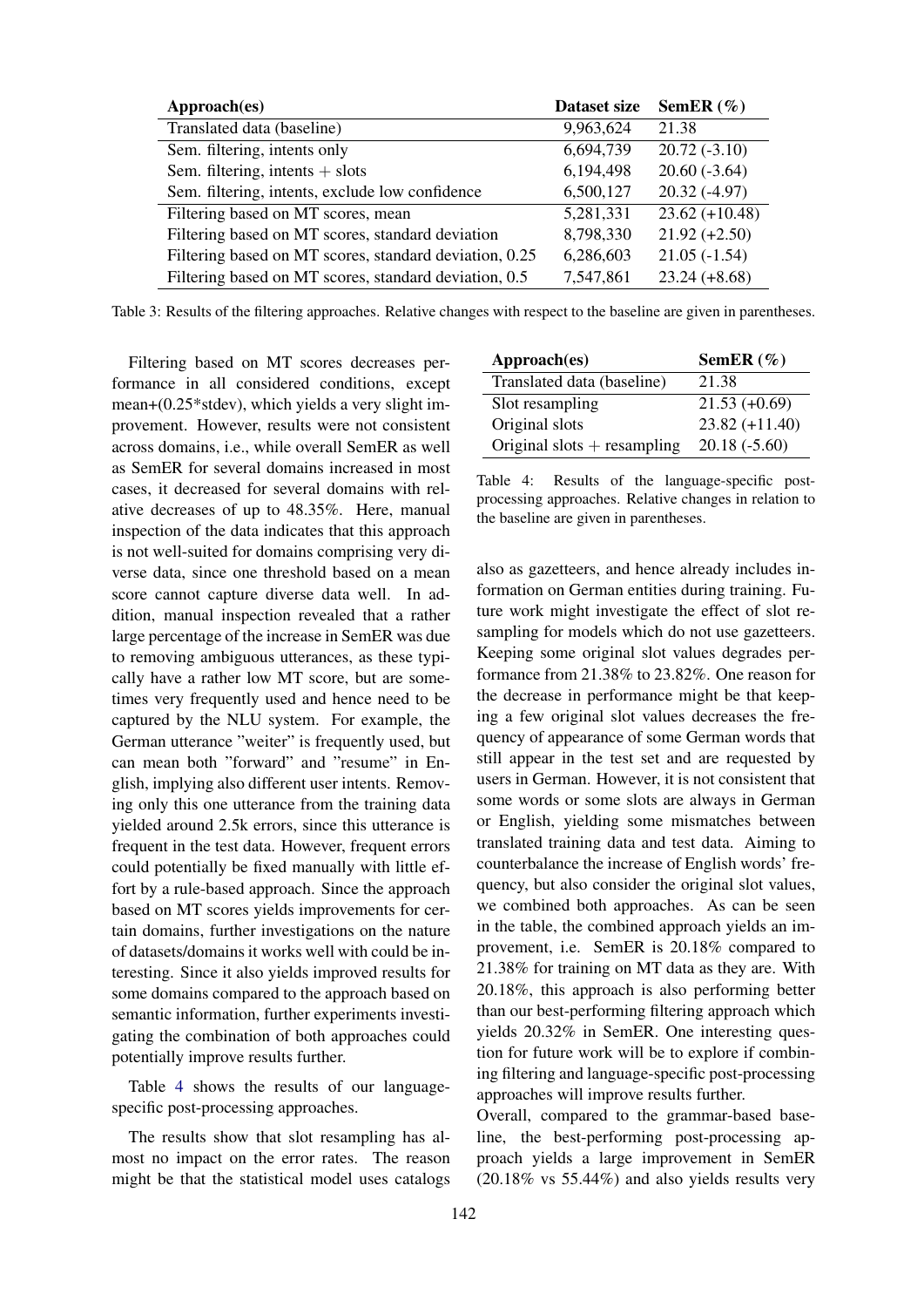similar to the NLU model trained on both the initial MT data and the grammar-generated data  $(20.18\% \text{ vs } 20.0\%)$ . However, our proposed postprocessing approach can be applied automatically and quickly, while grammar writing is very costly and time-consuming.

## 6 Conclusion

Aiming to reduce time and costs needed to bootstrap an NLU model for a new language, in this paper we made use of MT data to build NLU models. In addition, we compared different techniques to filter and post-process the MT data, aiming to improve NLU performance further. These methods were evaluated in large-scale experiments for a voice-controlled assistant to bootstrap a German system using English data. The results when using MT data showed a large improvement in performance compared to a grammar-based baseline and outperformed a baseline using an inhouse data collection. The applied filtering and post-processing techniques improved results further over using MT data as they are.

In future work, we plan to apply our approach to further languages and explore bootstrapping new domains for an existing NLU system.

#### Acknowledgments

We thank Steve Sloto, Greg Hanneman, Donna Gates and Patrick Porte for building the MT system and Fabian Triefenbach and Daniel Marcu for valuable comments on this paper.

#### References

- Adam L Berger, Vincent J Della Pietra, and Stephen A Della Pietra. 1996. A maximum entropy approach to natural language processin. *Computational Linguistics* 22(1):39–71.
- Rajen Chatterjee, Amin Farajian, Matteo Negri, Marco Turchi, Ankit Srivastava, Santanu Kumar Pal, and Bruno Kessler. 2017. Multi-source neural automatic post-editing: Fbkas participation in the wmt 2017 ape shared task. In *Proceedings of the Second Conference on Machine Translation,Copenhagen, Denmark*.
- Fernando García, Lluís F. Hurtado, Encarna Segarra, Emilio Sanchis, and Giuseppe Riccardi. 2012. Combining multiple translation systems for spoken language understanding portability. In *2012 IEEE Spoken Language Technology Workshop (SLT), Miami, FL, USA, December 2-5, 2012*. pages 194–198.
- B. Jabaian, L. Besacier, and F. Lefèvre. 2011. Combination of stochastic understanding and machine translation systems for language portability of dialogue systems. In *2011 IEEE International Conference on Acoustics, Speech and Signal Processing (ICASSP)*. pages 5612–5615.
- Roman Klinger and Philipp Cimiano. 2015. Instance selection improves cross-lingual model training for fine-grained sentiment analysis. In *Proceedings of the Nineteenth Conference on Computational Natural Language Learning*. Association for Computational Linguistics, Beijing, China, pages 153–163.
- Philipp Koehn, Hieu Hoang, Alexandra Birch, Chris Callison-Burch, Marcello Federico, Nicola Bertoldi, Brooke Cowan, Wade Shen, Christine Moran, Richard Zens, Chris Dyer, Ondřej Bojar, Alexandra Constantin, and Evan Herbst. 2007. Moses: Open source toolkit for statistical machine translation. In *Proceedings of the 45th Annual Meeting of the ACL on Interactive Poster and Demonstration Sessions*. ACL '07, pages 177–180.
- John D. Lafferty, Andrew McCallum, and Fernando C. N. Pereira. 2001. Conditional random fields: Probabilistic models for segmenting and labeling sequence data. In *Proceedings of the Eighteenth International Conference on Machine Learning*. ICML '01, pages 282–289.
- Fabrice Lefèvre, François Mairesse, and Steve J. Young. 2010. Cross-lingual spoken language understanding from unaligned data using discriminative classification models and machine translation. In *INTERSPEECH 2010, 11th Annual Conference of the International Speech Communication Association, Makuhari, Chiba, Japan, September 26-30, 2010*. pages 78–81.
- T. Misu, E. Mizukami, H. Kashioka, S. Nakamura, and H. Li. 2012. A bootstrapping approach for slu portability to a new language by inducting unannotated user queries. In *2012 IEEE International Conference on Acoustics, Speech and Signal Processing (ICASSP)*. pages 4961–4964.
- Naoaki Okazaki. 2007. Crfsuite: a fast implementation of conditional random fields (crfs). http://www. chokkan.org/software/crfsuite/.
- Christophe Servan, Nathalie Camelin, Christian Raymond, Frédéric Béchet, and Renato de Mori. 2010. On the use of machine translation for spoken language understanding portability. In *Proceedings of the IEEE International Conference on Acoustics, Speech, and Signal Processing, ICASSP 2010, 14-19 March 2010, Sheraton Dallas Hotel, Dallas, Texas, USA*. pages 5330–5333.
- Artem Sokolov, Julia Kreutzer, Kellen Sunderland, Pavel Danchenko, Witold Szymaniak, Hagen Fürstenau, and Stefan Riezler. 2017. A shared task on bandit learning for machine translation. *CoRR* abs/1707.09050.